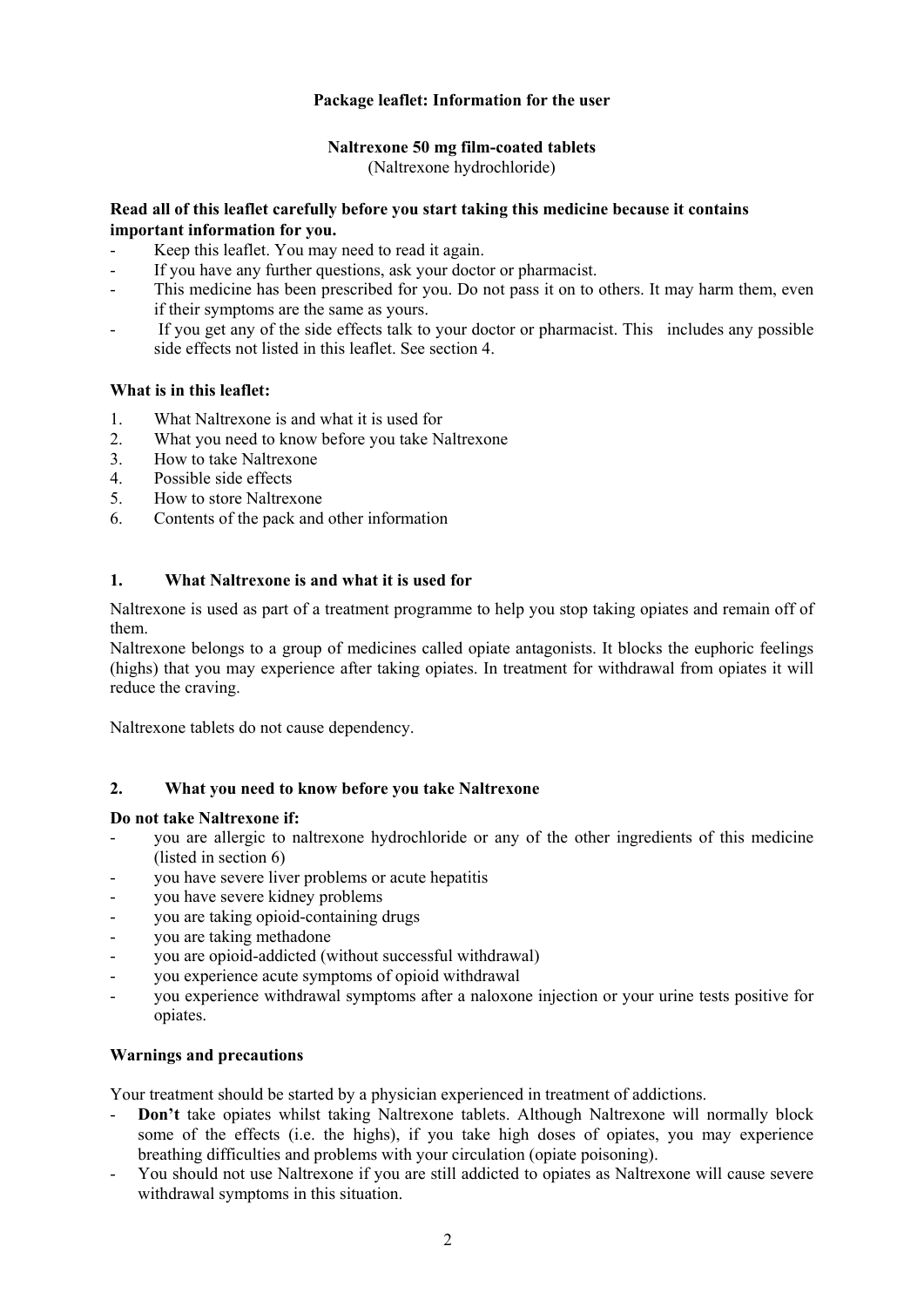- You must inform every doctor that treats you that you are taking Naltrexone. Non-opiate based anaesthetics should be used if you require an anaesthetic in an emergency situation. If you have to use opiate containing anaesthetics, you may need higher doses than usual. You may also be more sensitive to the side-effects (breathing difficulties and circulatory problems).
- You **must not** try to overcome the blocking effect of Naltrexone with high doses of opiates. There is a risk that the opiates could still be in your body after the effects of Naltrexone have passed. If this occurs, you could unintentionally overdose with serious consequences.
- Naltrexone is removed from the body by the liver and kidney. Liver problems are common in opiate-dependant individuals. You doctor will carry out liver function tests before and during treatment.

# **Other medicines and Naltrexone**

Tell your doctor if you are taking, have recently taken or might take any other medicines, including medicines obtained without a prescription.

Some common medicines contain opiates and these may not work when you are taking Naltrexone. You should inform your doctor if you need cough-mixtures or medicines against diarrhoea or pain since these may contain opiates.

If, despite the contraindication to use in conjunction, opioid containing drugs are needed in emergency cases the suitable dose for pain relief can be higher as usual. Close monitoring through the doctor is absolutely necessary because occurring respiratory depression and other symptoms may be stronger and longer-lasting.

# **Naltrexone with food and drink**

Food and drink do not interfere with the effects of Naltrexone.

# **Pregnancy and breast-feeding**

If you are pregnant or breast-feeding, think you may be pregnant or are planning to have a baby, ask your doctor or pharmacist for advice before taking this medicine.

Naltrexone should only be used in pregnancy if the benefit to the mother is greater than the possible risk.

Breastfeeding is not recommended if you are taking Naltrexone.

Ask your doctor or pharmacist for advice before taking any medicine.

#### **Driving and using machines**

Naltrexone may make you feel less alert or drowsy. You should not drive or operate machines if you are affected.

#### **Naltrexone contain lactose**

Naltrexone contains lactose (a kind of sugar). If you have ever been told that you have intolerance to some sugars, contact your doctor before taking this medicine.

## **3. How to take Naltrexone**

#### **Use in adults**

Always take this medicine exactly as your doctor has told you. Check with your doctor or pharmacist if you are not sure.

The initial dose of Naltrexone is half a tablet (25 mg) on the first day of treatment. After that the usual dose is one tablet per day (50 mg). Your doctor may prescribe a different dosage depending on your individual needs.

The amount of time you should take Naltrexone for will be decided by your doctor. The usual length of treatment is three months. However, in certain cases, a longer period of treatment may be beneficial.

#### **Use in children and adolescents**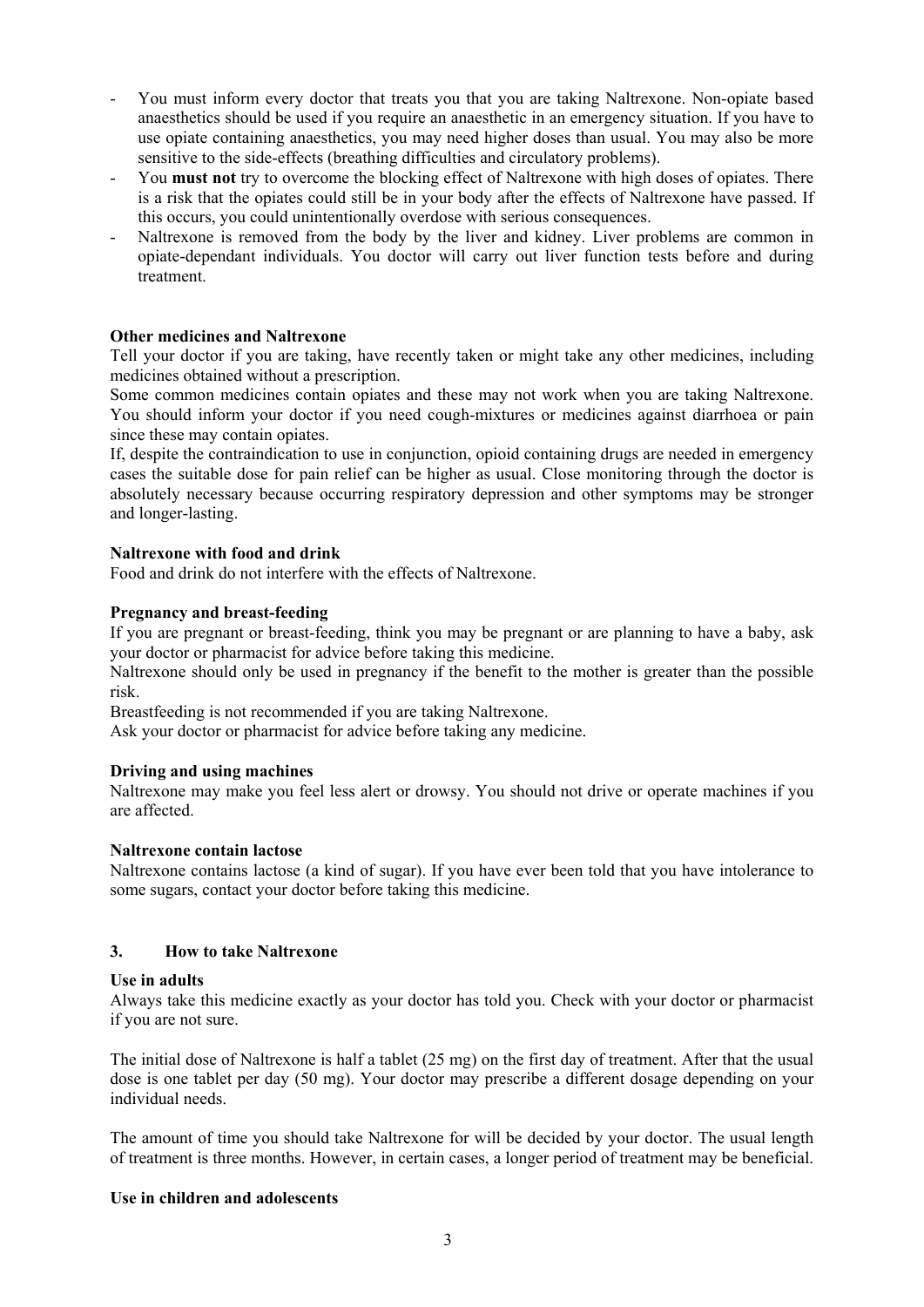Naltrexone should not be used in children and adolescents under 18 years.

# **Use in elderly**

There are insufficient data on the safety and efficacy for this indication in elderly patients.

## **If you take more Naltrexone than you should**

If you take more Naltrexone than you should, tell your Doctor or Pharmacist or contact your nearest hospital emergency department immediately.

## **If you forget to take Naltrexone**

Do not take a double dose to make up for a forgotten dose. Never take more than your prescribed dose at one time.

# **If you stop taking Naltrexone**

After stopping treatment with Naltrexone you may be more sensitive to the effects of opiates. You could unintentionally overdose, even if you take the same dose as you previously used. This is because you build up tolerance whilst taking opiates and once you stop, this tolerance is lost. If you take a high dose, this could have severe consequences or in extreme cases may even be fatal.

# **4. Possible side effects**

Like all medicines, this medicine can cause side effects, although not everybody gets them.

The most serious side effects occurring in people taking Naltrexone include feeling depressed, feeling suicidal, attempted suicide and hallucinations. Although these effects are rare or uncommon, if you do experience any of these, then you must contact you Doctor or Pharmacist immediately for help and support.

The following side effects to Naltrexone are sorted according to their frequency:

# **Very common** (may affect more than 1 in 10 patients)

Anxiety, sleeplessness, headache, restlessness, nervousness, abdominal pain, nausea, vomiting, joint and muscle pain, weakness

#### **Common** (may affect up to 1 in 10 patients)

Decreased appetite, heart palpitations, increased heart rate, anomalies in ECG, libido disorders, thirst, dizziness, increased tear secretion, chest pains, diarrhoea, constipation, rash, delayed ejaculation, erectile dysfunction, increased energy, irritability, increased sweating, affective disorders

#### **Uncommon** (may affect up to 1 in 100 patients)

Oral herpes, athlete's foot, enlarged lymph nodes, hallucination, confusion, depression, paranoia, disorientation, nightmares, agitation, abnormal dreams, shaking, drowsiness, vision disorders, irritation and swelling of the eye, photophobia, eye pain or tiredness, eye strain, blood pressure changes, hot flushes, nasal congestion, nasal discomfort, rhinorrhoea (runny nose), sneezing, disorders of the mouth and throat, increased sputum, sinus disorders, disorders of the voice, coughing, breathlessness, yawning, flatulence, haemorrhoids, ulcer, mouth dryness, hepatic disorders, increased bilirubin levels, hepatitis, seborrhea (mild dermatitis), acne, hair loss, itching, groin pain, abnormally frequent urination, painful urination, tinnitus, vertigo, ear pain, ear discomfort, increased appetite, weight loss, weight gain, fever, pain, sensation of cold in extremities

**Rare** (may affect up to 1 in 1,000 patients) Decreased number of blood platelets, thoughts of suicide, attempted suicide

**Very rare (**may affect up to 1 in 10,000 patients) Breakdown of skeletal muscle tissue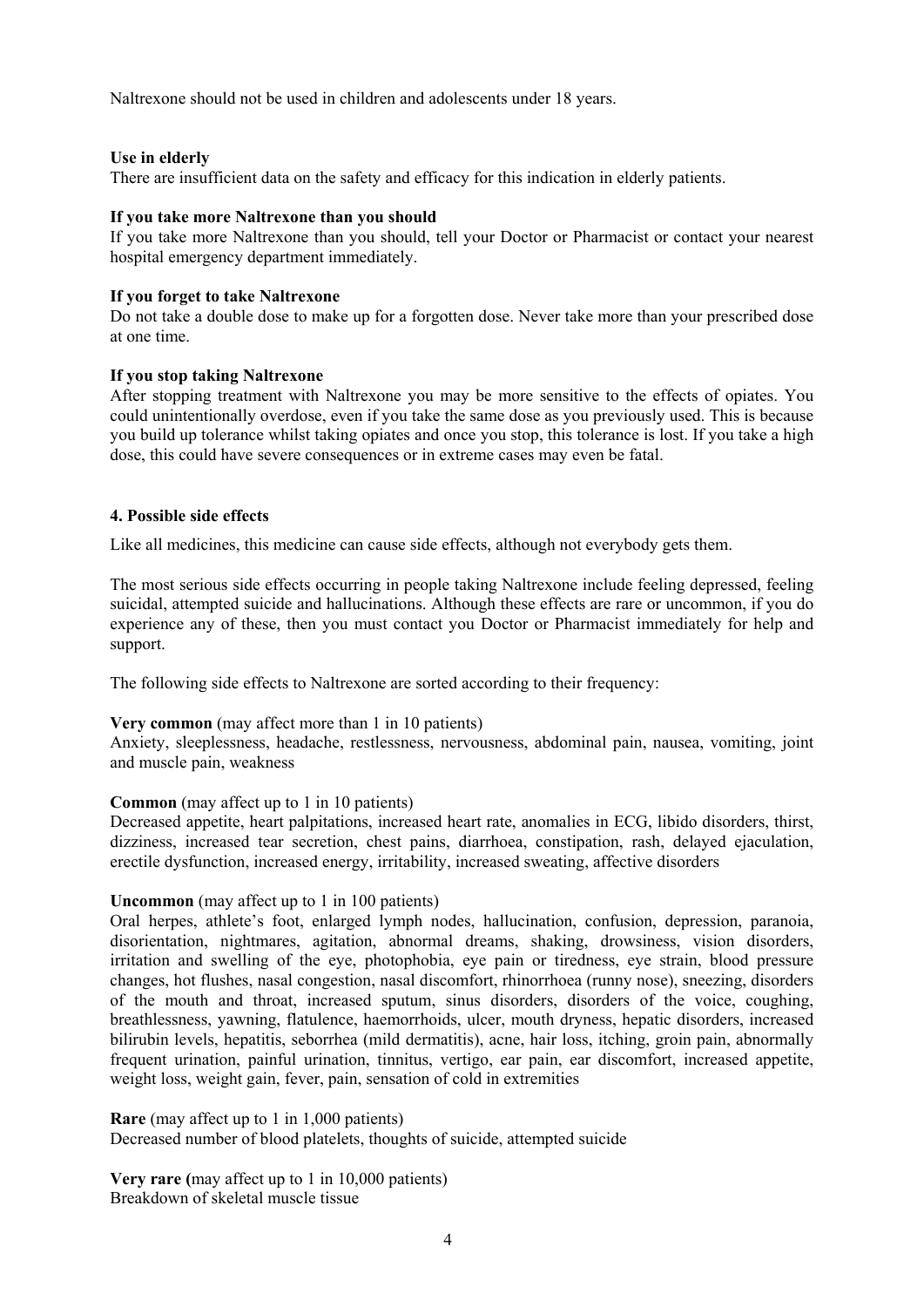# **Reporting of side effects**

If you get any side effects, talk to your doctor or pharmacist. This includes any possible side effects not listed in this leaflet. You can also report side effects directly via HPRA Pharmacovigilance, Website: www.hpra.ie.

By reporting side effects you can help provide more information on the safety of this medicine.

# **5. How to store Naltrexone**

Keep this medicine out of the sight and reach of children.

Do not use this medicine after the expiry date which is stated on the carton and blister after "Exp". The expiry date refers to the last day of that month.

Do not store above 25 °C. Store in the original package in order to protect from moisture.

If you notice any defects in the tablets such as chipped or broken tablets, ask your pharmacist for advice before taking them.

Do not throw away any medicines via wastewater or household waste. Ask your pharmacist how to throw away medicines you no longer use. These measures will help to protect the environment.

# **6. Contents of the pack and other information**

#### **What Naltrexone contains**

Each tablet contains 50 mg of the active substance naltrexone hydrochloride.

The other ingredients are:

Lactose monohydrate, powdered cellulose, microcrystalline cellulose, silica colloidal anhydrous, crospovidone, magnesium stearate, hypromellose, titanium dioxide (E 171), macrogol 4000, black ferric oxide (E172), red ferric oxide (E 172), yellow ferric oxide (E 172).

#### **What Naltrexone looks like and contents of the pack**

Naltrexone film-coated tablets are beige and capsule-shaped, with a break-line across the middle. The film-coated tablet can be divided into equal halves.

Naltrexone is available in packs of 7, 14, 28, 30 and 56 tablets. Not all pack sizes may be marketed.

#### **Marketing Authorisation Holder and Manufacturer**

AOP Orphan Pharmaceuticals GmbH Leopold-Ungar-Platz 2 1190 Vienna Austria